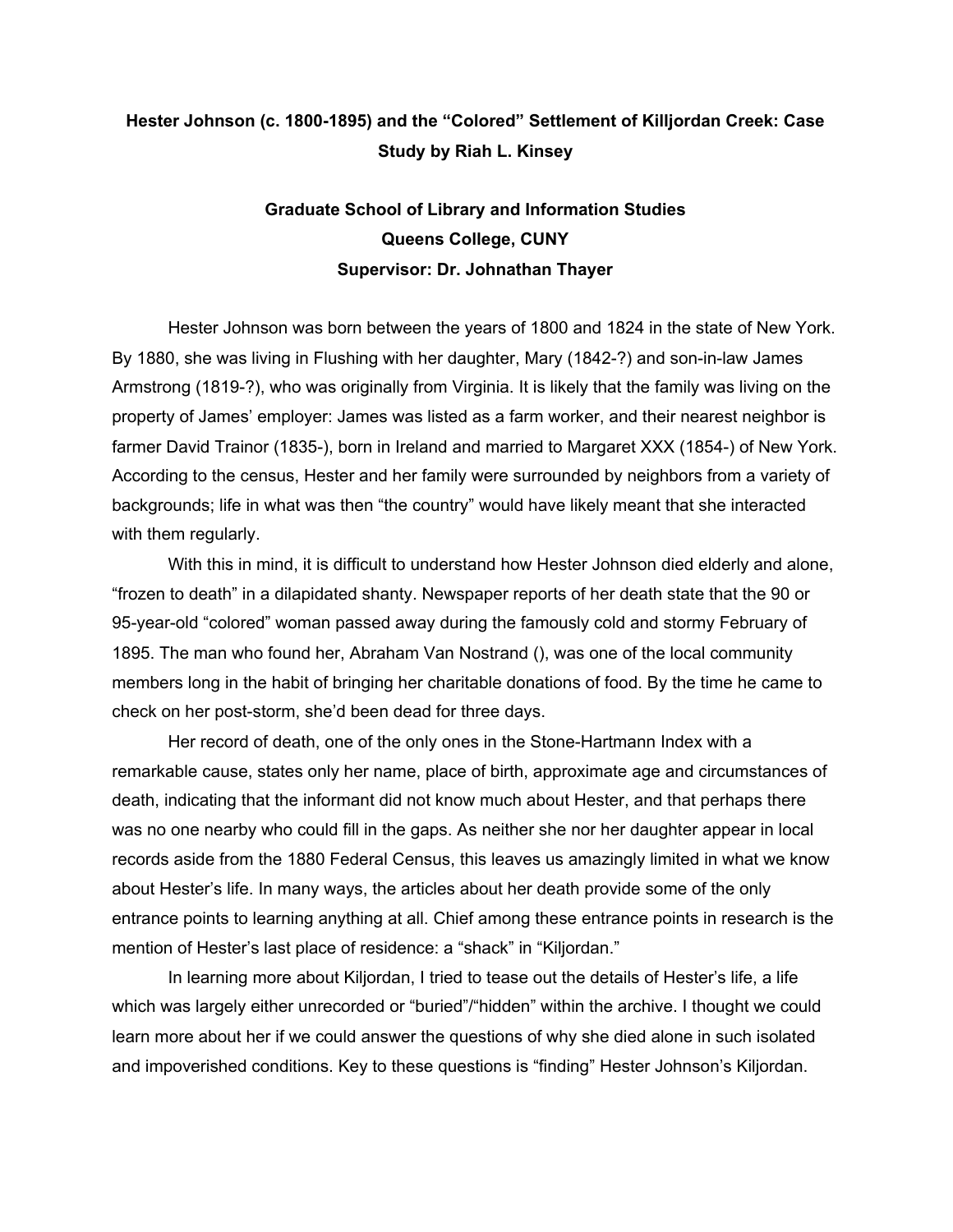Locating Kiljordan proved more difficult than I initially anticipated. I was unable to find the area named on any Flushing map created between 1850 and 1910. From the articles, it appeared that Hester had been living in Kiljordan for a while, and that her neighbor Van Nostrand had a long-standing relationship with her. I tried to look into him as a means of pinpointing where Kiljordan was, but while Van Nostrand was much easier to locate in census records and in newspapers (being a white, landowning man), there was no mention of Kiljordan in any of these documents. This left me with an approximate location for Kiljordan, wherever Abram lived between 1880 and 1895, but no clue of the meters and boundaries of this location, or how it may have been socially divided, or thought of by locals.

My next step then was to return to local newspapers to see if there was any mention of Kiljordan there. I also just tried searching 'Kiljordan' and 'Flushing' noting that the name was unusual enough to potentially bear some clues. This research led me to several relevant texts held by the Internet Archive. Taken together, it was in these newspapers and texts that yielded the majority of the information about the community where Hester lived (at least for the later part of her life), and ultimately died. There were no official records on the neighborhood of Kiljordan in Flushing.

I additionally tried to locate Kiljordan on Google using the same search terms 'Kiljordan' and 'flushing.' This led me to three key texts from the Internet Archive: An autobiography of famous Trappist Monk, Thomas Merton (1915-1968), in which he describes his childhood in Kiljordan and provides some landmarks to pinpoint its location (Merton, 1978, p. 10).

The 'Truant School' described in Merton's autobiography is likely the New York Parental School, which eventually became Queens College. Queens College is south of the heart of Flushing, towards Jamaica, providing a possible southern boundary for Kiljordan. "The Fields" likely refer to the meadows that were once located between Queens College and the center of Flushing where the botanical gardens are now. This description becomes an approximate western boundary of Kiljordan. If Merton could look "across the fields" to St. George (St. George's Episcopal Church-located today in the southern area of Flushing), he'd be looking north towards the heart of Flushing, so that defines another approximate northern boundary of Kiljordan (1978, p. 10).

The prefix 'Kil" has roots in both Dutch and Scotch-Irish, which would create links to the original Dutch settlement, or later Irish immigrants (like the man Hester's family likely worked for) in the region. But regardless of the transliteral meaning, this is still an important key to Hester's life. Killjordan is possibly an old name for the area, which would explain both its exclusion from official maps and its inclusion in colloquial, local papers.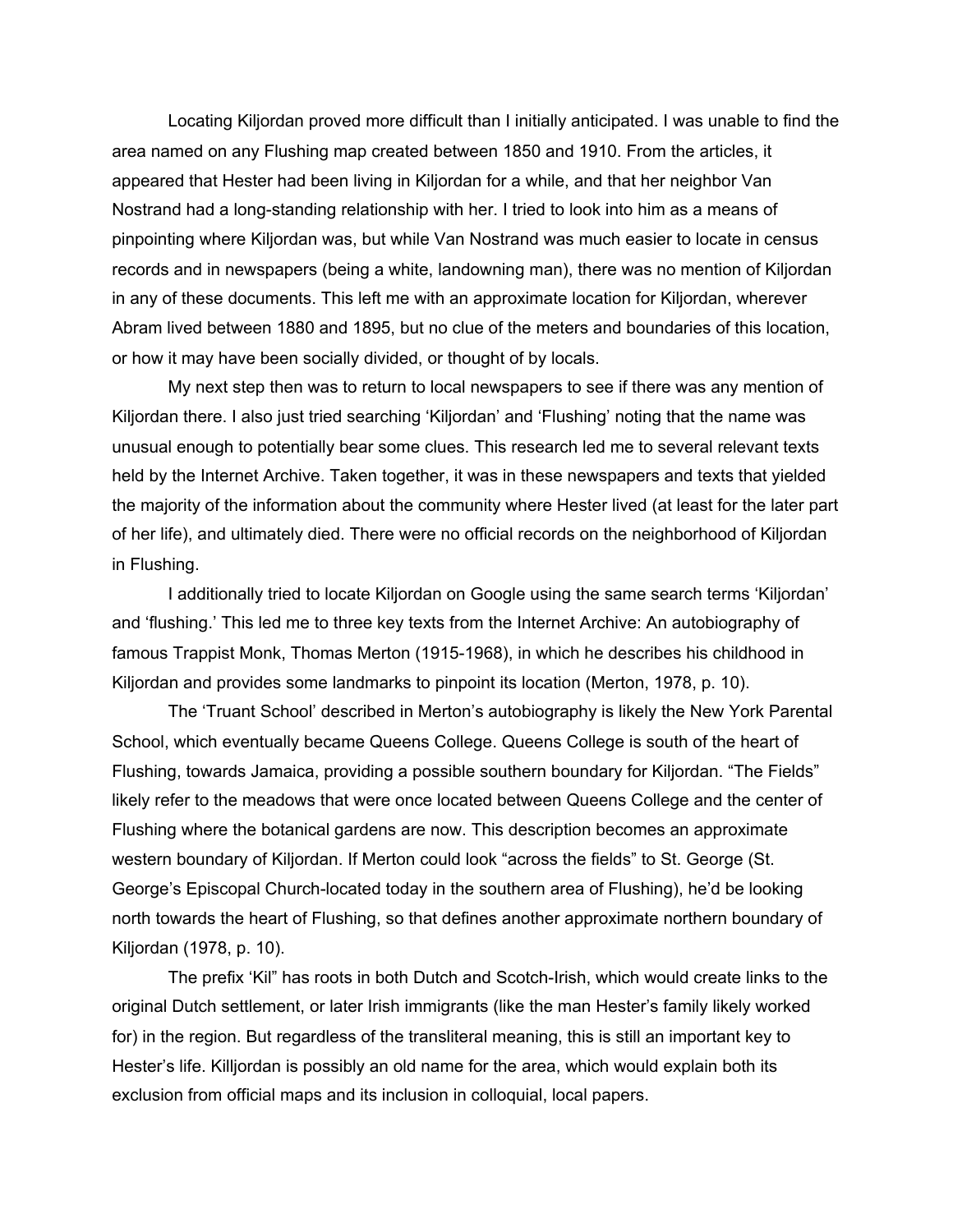With this in mind, I searched two newspaper databases for information on Killjordan: Newspapers.com (a paid service that I often use for genealogical research) and Fulton History: a free index, mostly centered around small-town papers. These databases' findings often intersect in terms of the titles, but generally each search provided new information.

Based on the texts I found on the Internet Archive, I decided to perform searches with two variants on Killjordan: 'Killjordan' with two LL's and 'Kiljordan' with one L. A search for "Killjordan'' on Fulton History online database yielded 13 articles: reduced to 9 articles and one illegible was removed through easy reduction through relevance to Flushing. A search for 'Kiljordan,' yielded many more results: 200 and more in total. By adding the search term Flushing' I limited the results to a single page of text. When I removed quotations from my search there were no search findings. Following Gordana's definition that "kiljordan" relates to a creek, I searched 'Kiljordan creek,' which yielded 7 results after removing duplicates. All findings were related to Flushing (Rezab, 2008).

| Fulton History Search Results for "Kiljordan Creek"<br><b>Article Title</b>                                                    | <b>Year</b> | Link                          |
|--------------------------------------------------------------------------------------------------------------------------------|-------------|-------------------------------|
| Flushing Sewer Flood Stopped                                                                                                   | 1931        | Fulton%255fform%252ehtml%26.p |
| Barry Promises Chlorine To End Kiljordan Odors                                                                                 | 1931        | Fulton%255fform%252ehtml%26.c |
| Mosquitos 'Eat' Men on Meadows, Says Mrs. Williams: Finds<br>Conditions in Flushing Swamp Like That Doctors Found in<br>Panama | 1932        | Fulton%255fform%252ehtml%26.p |
| Olde Flushing [The Village of Flushing]                                                                                        | 1935        | Fulton%255fform%252ehtml%26.p |
| Olde Flushing [Postal Services in Flushing]                                                                                    | 1935        | Fulton%255fform%252ehtml%26.p |
| Olde Flushing [Poppenhausen's Flushing Railroad]                                                                               | 1936        | Fulton%255fform%252ehtml%26.p |
| <b>Olde Flushing [Bowne's Ireland Mill]</b>                                                                                    | 1937        | %2FFlushing%2S20NY%2S20North  |

| Fulton History Search Results for "Killjordan"                    |             |                              |
|-------------------------------------------------------------------|-------------|------------------------------|
| Article Title                                                     | Tear        | Link:                        |
| News From The Suburbs: The Trouble Caused By Dead Swine           | 1884        | Fulton%255fform%252ehtml%26  |
| Garbage Dumps In Flushign Stir Spirited Protest                   | 1930        | Fulton%255fform%252ehtml%26. |
| School Days: An Account of Old Flushing For Children              | 1932        | Fulton%255fform%252ehtml%26  |
| WPA Squads To Beautify The Borough                                | 1938        | Fulton%255fform%252ehtml%26  |
| Fluching Hc A Finebug: And The Village Ic All Stirred Up About It | 1201        | Fulton%255fform%252ehtml%26. |
| Looking Into The Past: 25 Years Ago                               | 1936 [1911] | Fulton%255fform%252ehtml%26  |
| <b>Obituaries: Charles S. Woodby</b>                              | 1940        | Fullon%255fform%252ehhol%26  |
| Streets in Flushing to be Legally Opened                          | 1910        | Fulton%255fform%252ehtml%26  |
| <b>Elushing Bay to Regain Its Engmer Glory</b>                    | 1938        | Eulton%255fform%252ehtml%26  |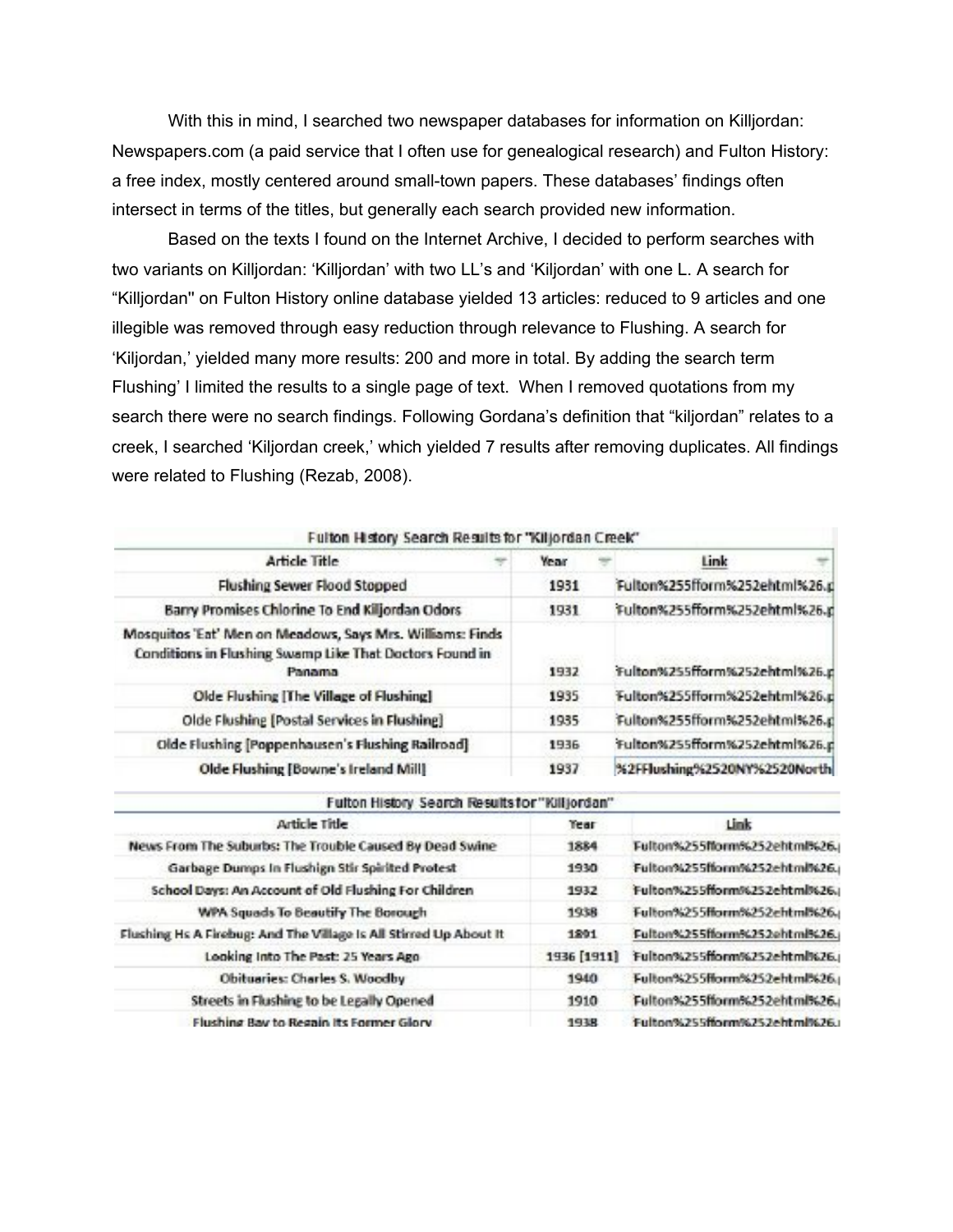The same searches on Newspapers.com produced 7 relevant results for articles concerning Killjordan (of 9 total, when search was limited to the State of New York), and 1 result for Kiljordan Creek (also limited to the State of New York).

| Newspapers.com Search Results for "Kiljordan Creek" [Limited to New York State] |             |                                |
|---------------------------------------------------------------------------------|-------------|--------------------------------|
| Article Title                                                                   | <b>Year</b> | Link                           |
| <b>Flushing Sewer Flood Stopped</b>                                             | 1931        | /image/544866312/?terms-%22kil |
|                                                                                 |             |                                |
|                                                                                 |             |                                |
|                                                                                 |             |                                |
|                                                                                 |             |                                |

| Newspapers.com Search Results for "Killijordan" [Limited to New York State] |       |                              |
|-----------------------------------------------------------------------------|-------|------------------------------|
| <b>Article Title</b>                                                        | Year. | Link                         |
| A Town Which Cannot Be Libeled                                              | 1884  | .com/image/20620587/?terms=% |
| News From The Suburbs: The Trouble Caused By Dead Swine                     | 1884  | .com/image/85646839/?terms=% |
| Flushing Has A Firebug: And The Village Is All Stirred Up About             | 1891  | com/image/145301782/?terms=% |
| In Mud Up To Chin: Man Makes Danderous Rescue In<br><b>Killjordan Creek</b> | 1909  | .com/image/53881991/?terms=% |
| Streets in Flushing To Be Legally Opened                                    | 1910  | .com/image/54484320/?terms=% |
| Flushing Bay To Regain Its Former Glory                                     | 1938  | .com/image/52878563/?terms=% |
| Lov Life of Queens Skeeters Stung by Blitzkrieg of City, WPA                | 1940  | .com/image/52911290/?terms=% |

Finally, I found one additional article on Newspapers.com by searching "Kiljordan" "colored" (limited to the state of New York). I adjusted my search terms because the Kiljordan I was seeing seemed very white, when the earliest articles I could find said it was mostly colored, and Hester herself was a black woman.

| Newspapers.com Search Results for "Kiljordan""Colored" [Limited to New York State] |      |                              |  |  |  |  |
|------------------------------------------------------------------------------------|------|------------------------------|--|--|--|--|
| Article Title                                                                      | Year | Link                         |  |  |  |  |
| He Followed The Show: A Flushing Boy Gratifies His Ambition                        | 1887 | ncmVILXZpZXctaWQiOjU1Njk5MjY |  |  |  |  |
|                                                                                    |      |                              |  |  |  |  |
|                                                                                    |      |                              |  |  |  |  |
|                                                                                    |      |                              |  |  |  |  |
|                                                                                    |      |                              |  |  |  |  |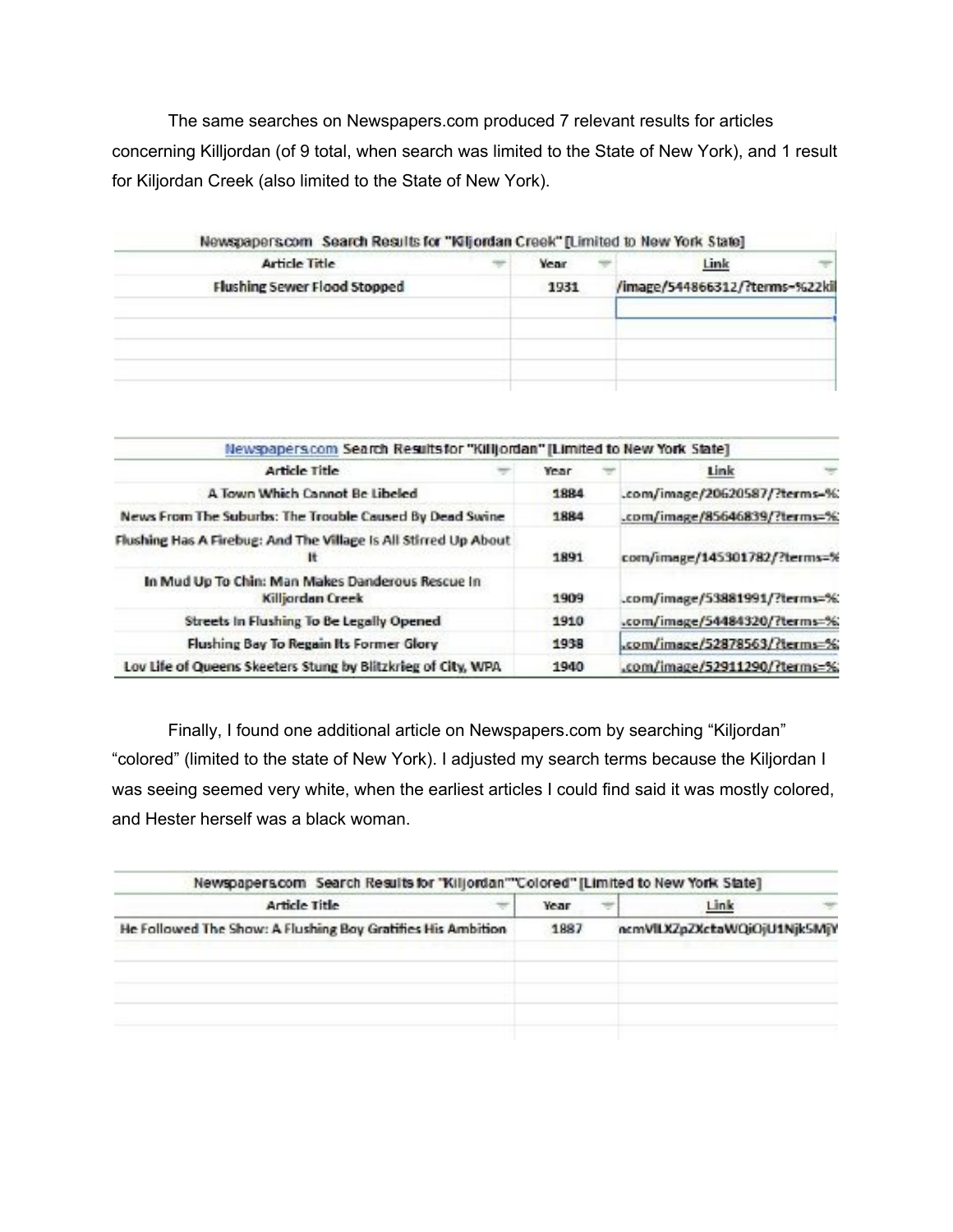Taken together, the articles not only help us to pinpoint the location of Hester Johnson's Kiljordan, but tell the story of a community enmeshed in a period of great social, economic and ecological change.

Approximate Location of Kiljordan:

| <b>Landmark Name</b>                              | <b>Londmark Place</b>                                                                                                               | <b>Bource</b> : | Year | <b>Current Name</b>             |  |
|---------------------------------------------------|-------------------------------------------------------------------------------------------------------------------------------------|-----------------|------|---------------------------------|--|
| Rowne's treased Mill                              | Asphalt Plant, north of Rodman Street and 500 feet west of Lawrence<br>Streamt                                                      | 18pm/%252eht    | 1937 |                                 |  |
| Millpond Near Bowno's Iroland Mill                | Fed by Killordan Creek and flowing: down from Kissena Lake                                                                          | ittom/%252oht   | 1987 |                                 |  |
| BV Mann's Barn                                    | SV Mann Property                                                                                                                    | 514530178207    | 1891 |                                 |  |
| Corpora Meadows                                   | West of the Worlds Fair, 4,000 pores of Kiljordan Creek and valley.<br>several hundred feet from the Fecleral Building of the Fair. | +52911290/11    | 1940 |                                 |  |
| Fowler Street                                     | Lawrence Street westerly; 1730 feet (fligm 800 feet-1875); towards<br>Corona                                                        | a/54464320/7f   | 1910 |                                 |  |
| Blassom Street (shown but never laid out)         | Lowrence to Summit Street                                                                                                           | A/564/4320/7f   | 1910 |                                 |  |
| Summit Street (shown but never laid out)          | Blossom to Cherry Street                                                                                                            | a/54494320/?f   | 1910 |                                 |  |
| Cherry Street (shown but never leid out)          | Surrent to Colden Ave                                                                                                               | 6/5449432079    | 1910 | Colden Ave is now Colden Street |  |
| Colden Ave (1993)                                 | Pranklin Place to Underhill Ave (from Hillsree)-between Jumper and<br>Mulberry                                                      | #/56494320/?f   | 1910 |                                 |  |
| Home of Nelle Butler, deughter of Michael Butler. | 57 Hillside Avenue                                                                                                                  | A/53991991/?f   | 1909 | Hillside is now Elder           |  |
| Old Bridge spanning Kiljordan Creek.              | 200 feet from the greenhouses of A.L. Thoma                                                                                         | a/53881991/11   | 1909 |                                 |  |
| Home of Sam Smith, employee of A.L. Thome         | Colden Ave                                                                                                                          | a/53881901/W    | 1000 |                                 |  |
| Home of John Duggen                               | Cotter of Colden and Hillside                                                                                                       | e/5388199 U79   | 1909 |                                 |  |
| Horne of Tony Maples (Anthony Naples)             | [120] Colden Ave                                                                                                                    | a/5388199V7f    | 1000 |                                 |  |
| Kiljordan Stream                                  | Oak Avenue Sewer Outlet                                                                                                             | ifform%252eht   | 1931 |                                 |  |
| Cak Ave Sewer Outlet                              | Lawrence Street                                                                                                                     | itlarm/6252oht  | 1981 |                                 |  |
| Killiordan Creek                                  | Sub-Kissena Park outflow pipe                                                                                                       | illisen/6252eN  | 1932 |                                 |  |
| Post office at Kiljordan Creek                    | Main Street Extension, et. Sanford avenue                                                                                           | (8pm/%252dM)    | 1035 |                                 |  |



**Area Biography**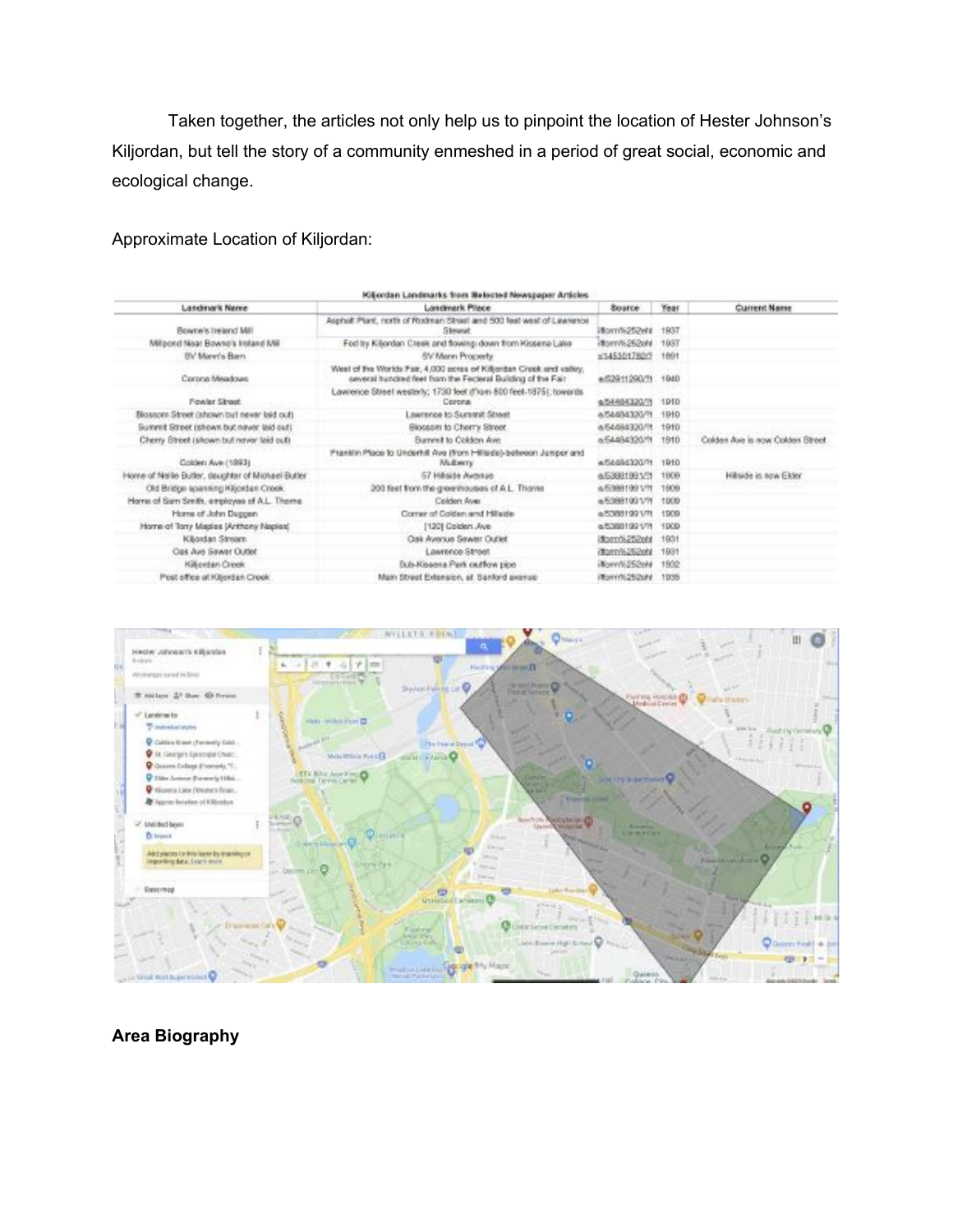In the 1880s, the area that would come to be called Kiljordan, Kiljordan Creek, or Kiljordan Valley. The area was home to a substantial Irish immigrant population, but by the 1880s, the area came to be described as mostly colored. It is unclear if these were local blacks or people came up from the south post emancipation or even on the underground railroad; likely both.

Even as the area diversified, black residents seem to be more concentrated to the east of the area, in Black Stump-also known as poor and crime-ridden--not much improvement. This led to cross-racial supportive connections, such as the case of a white boy who ran away to the circus, who confided his plans to a black friend who lived in Kiljordan. However, tension arose as the population of the area changed. At this time the area has a rush of development; road building, sewer installation and most notably, meadow clearance to remove mosquito-infested swamps that contributed to the malaria induced death of a child on the Stone-Hartmann Index. Black residents had to do an investigation into the swine killing themselves, and both they and the Irish farmer were ultimately turned down when they sought legal assistance. At this point, the area was still poor (with some residents described as squatters, as opposed to homeowners), but was inhabited by Polea, Italian\*, colored and white families. The language used in the swine articles is unsettling: "marse" is southern dialect for "master" which would have been out of place here for non southerners, and why would a person who deliberately left the south to come north -choose- to call a white person master if they didn't have to? Perhaps post-war stereotyping? Despite tensions between the Black and white residents of Kiljordan, when Hester died in 1895 she was checked in on by a white neighbor.

By the time of the World's Fair, the Kiljordan area had undergone numerous beautification and sanitation efforts. Over time, a system of navigable streets were erected, meadows were mostly cleared, and a truant school had become Queens College, which was the only free college in the borough.

The latest article I could find mentioning Kiljordan was a 1940 obituary for Charles S. Woodby, a 63-year-old black man living on 46-27 161St Street, in Kiljordan. Born into one of the areas' "old families," Woodby was said to have lived in Kiljordan most of his life. I estimated that Charles would have been about 18 when Hester died, and used that information to locate him in the 1892 New York State Census. Just a few houses away was Abraham Van Nostrand, and two doors from Van Nostand, Hester Johnson. This record had not showed up in previous searches.